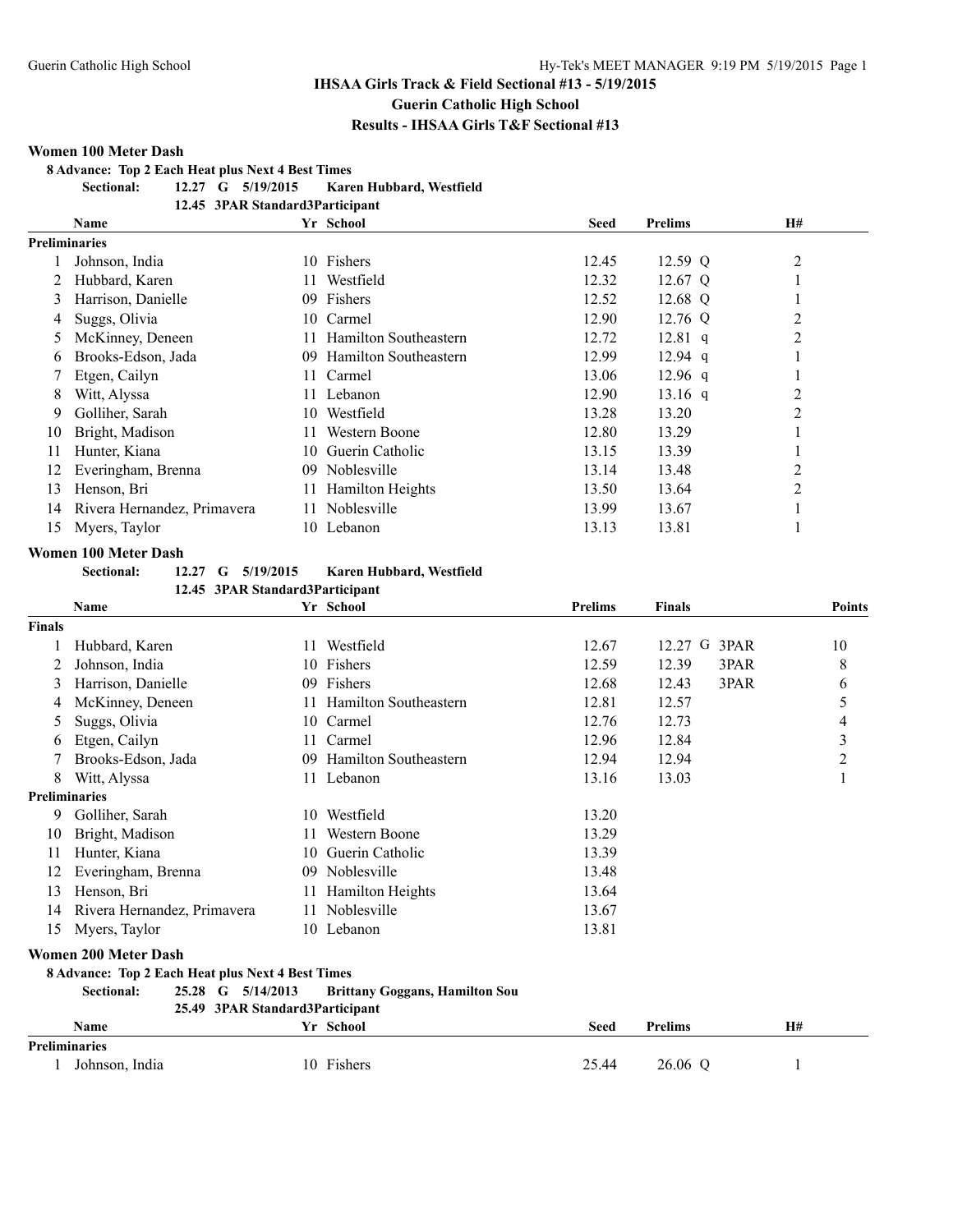## **Preliminaries ... (Women 200 Meter Dash)**

|    | Name                   |         | Yr School                    | <b>Seed</b> | <b>Prelims</b> | <b>H#</b>      |
|----|------------------------|---------|------------------------------|-------------|----------------|----------------|
|    | 2 Christopher, Camille | $09-1$  | <b>Hamilton Southeastern</b> | 25.63       | 26.61 Q        | 2              |
| 3  | Hess, Lily             |         | 10 Guerin Catholic           | 25.81       | 26.13 Q        |                |
| 4  | Hubbard, Karen         | 11.     | Westfield                    | 25.47       | 26.90 Q        | 2              |
| 5  | Pronschinske, Rebecca  | 11.     | Westfield                    | 26.33       | $26.14$ q      |                |
| 6  | Jenkins, Alexa         | 11.     | Hamilton Southeastern        | 27.34       | $26.98$ q      |                |
|    | Hawkins, Elle          |         | 10 Carmel                    | 27.40       | $26.99$ q      |                |
| 8  | Markley, Carly         |         | 09 Carmel                    | 27.04       | 27.00 q        | 2              |
| 9  | Hunter, Kiana          |         | 10 Guerin Catholic           | 26.65       | 27.44          | 2              |
| 10 | Baxter, Callahan       | 11.     | Western Boone                | 28.10       | 28.04          |                |
| 11 | Banks, Brooklyn        | 11.     | Fishers                      | 27.30       | 28.19          | 2              |
| 12 | Gyan, Simeone          | 11.     | Noblesville                  | 28.10       | 28.82          |                |
| 13 | Vansanto, Suzanna      |         | 12 Noblesville               | 27.83       | 29.26          | $\overline{c}$ |
| 14 | Bennett, Victoria      | $^{09}$ | Lebanon                      | 30.00       | 30.62          |                |
| 15 | Rakowski, Ashley       | 09      | Lebanon                      | 29.50       | 30.91          |                |

#### **Women 200 Meter Dash**

**Sectional: 25.28 G 5/14/2013 Brittany Goggans, Hamilton Sou**

|                      | 25.49 3PAR Standard3Participant |    |                              |                |               |      |               |
|----------------------|---------------------------------|----|------------------------------|----------------|---------------|------|---------------|
|                      | Name                            |    | Yr School                    | <b>Prelims</b> | <b>Finals</b> |      | <b>Points</b> |
| <b>Finals</b>        |                                 |    |                              |                |               |      |               |
|                      | Johnson, India                  | 10 | Fishers                      | 26.06          | 25.47         | 3PAR | 10            |
|                      | Christopher, Camille            | 09 | <b>Hamilton Southeastern</b> | 26.61          | 25.59         |      | 8             |
| 3                    | Pronschinske, Rebecca           |    | Westfield                    | 26.14          | 25.85         |      | 6             |
| 4                    | Hess, Lily                      | 10 | Guerin Catholic              | 26.13          | 26.03         |      | 5             |
| 5                    | Hubbard, Karen                  | 11 | Westfield                    | 26.90          | 26.03         |      | 4             |
| 6                    | Markley, Carly                  | 09 | Carmel                       | 27.00          | 26.97         |      | 3             |
|                      | Hawkins, Elle                   | 10 | Carmel                       | 26.99          | 27.22         |      | 2             |
| 8                    | Jenkins, Alexa                  |    | <b>Hamilton Southeastern</b> | 26.98          | 27.45         |      |               |
| <b>Preliminaries</b> |                                 |    |                              |                |               |      |               |
| 9                    | Hunter, Kiana                   | 10 | Guerin Catholic              | 27.44          |               |      |               |
| 10                   | Baxter, Callahan                |    | Western Boone                | 28.04          |               |      |               |
| 11                   | Banks, Brooklyn                 |    | Fishers                      | 28.19          |               |      |               |
| 12                   | Gyan, Simeone                   |    | Noblesville                  | 28.82          |               |      |               |
| 13                   | Vansanto, Suzanna               | 12 | Noblesville                  | 29.26          |               |      |               |
| 14                   | Bennett, Victoria               | 09 | Lebanon                      | 30.62          |               |      |               |
| 15                   | Rakowski, Ashley                | 09 | Lebanon                      | 30.91          |               |      |               |

## **Women 400 Meter Dash**

| Sectional: |  | 57.18 G 5/14/2013               | <b>Ariel Hune, Carmel</b> |
|------------|--|---------------------------------|---------------------------|
|            |  | 58.39 3PAR Standard3Participant |                           |

|        | <b>Name</b>        |    | Yr School                    | <b>Seed</b> | <b>Finals</b> | H# | <b>Points</b>  |
|--------|--------------------|----|------------------------------|-------------|---------------|----|----------------|
| Finals |                    |    |                              |             |               |    |                |
|        | Dixon, Rachel      |    | 11 Carmel                    | 58.77       | 1:00.05       |    | 10             |
|        | Carver, Paris      |    | 10 Fishers                   | 59.08       | 1:00.59       | 2  | 8              |
| 3      | Leahy, Devon       | H. | Westfield                    | 1:00.90     | 1:01.04       | 2  | 6              |
| 4      | Miller, Samantha   |    | 11 Carmel                    | 1:01.30     | 1:02.17       | 2  |                |
|        | 5 Mager, Ashley    |    | <b>Hamilton Southeastern</b> | 1:00.93     | 1:02.19       | 2  | 4              |
| 6      | Walter, Lillian    |    | 10 Noblesville               | 1:00.50     | 1:02.96       | 2  | 3              |
|        | Helsloot, Madeline |    | Noblesville                  | 1:01.30     | 1:04.72       | 2  | $\overline{2}$ |
| 8      | Rodriguez, Ashlee  |    | 10 Fishers                   | 1:04.20     | 1:05.24       |    |                |
|        |                    |    |                              |             |               |    |                |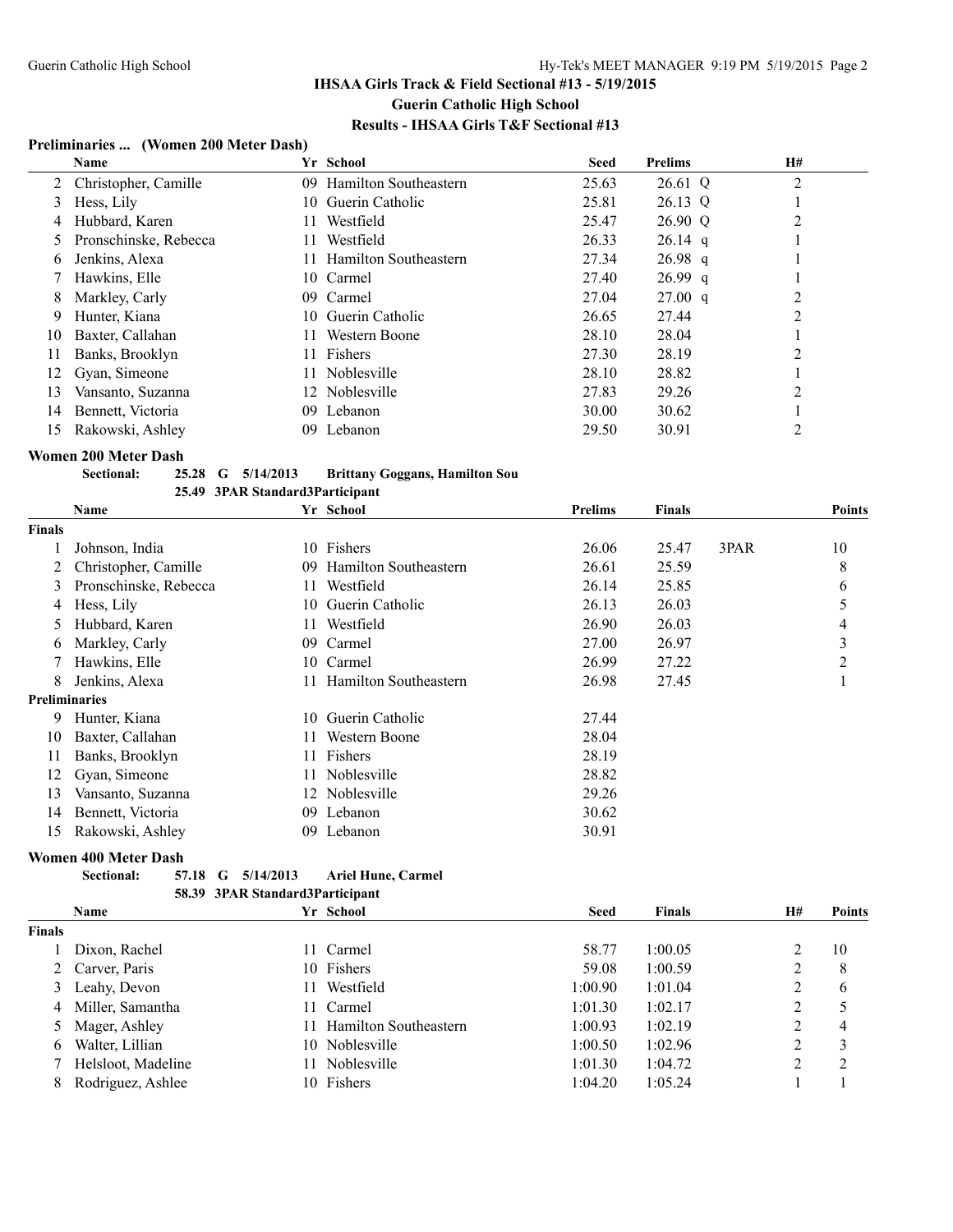## **Finals ... (Women 400 Meter Dash)**

| Name               | Yr School          | <b>Seed</b> | <b>Finals</b> | H#<br>Points |  |
|--------------------|--------------------|-------------|---------------|--------------|--|
| 9 Settle, Emily    | 12 Westfield       | 1:04.00     | 1:05.26       |              |  |
| 10 Cech, Jenny     | 10 Guerin Catholic | l:06.13     | 1:05.52       |              |  |
| 11 Myers, Taylor   | 10 Lebanon         | 1:12.00     | 1:13.64       |              |  |
| --- Keller, Peyton | Lebanon            | 1:13.00     | DO            |              |  |

#### **Women 800 Meter Run**

| <b>Sectional:</b> |  | 2:14.82 G 5/18/2004 | <b>Aubrey Smith, Noblesville</b>  |
|-------------------|--|---------------------|-----------------------------------|
|                   |  |                     | 2:16.53 3PAR Standard3Participant |

|               | <b>Name</b>      |     | Yr School                | <b>Seed</b> | <b>Finals</b> | <b>H#</b>      | <b>Points</b>  |
|---------------|------------------|-----|--------------------------|-------------|---------------|----------------|----------------|
| <b>Finals</b> |                  |     |                          |             |               |                |                |
|               | Harris, Kelsey   |     | 12 Carmel                | 2:15.60     | 2:16.66       | 2              | 10             |
|               | Harris, Haley    | 12  | Carmel                   | 2:15.40     | 2:17.03       | 2              | 8              |
| 3             | Yuska, Rachel    | 12. | Guerin Catholic          | 2:19.81     | 2:18.92       | 2              | 6              |
| 4             | Crouch, Abigail  | 12. | Noblesville              | 2:16.30     | 2:19.18       | 2              | 5              |
| 5             | Nichwitz, Rachel | 12  | Hamilton Southeastern    | 2:18.40     | 2:20.53       | 2              | 4              |
| b             | Line, Megan      | 12. | Noblesville              | 2:19.80     | 2:22.22       | 2              | 3              |
|               | Rogers, Taylor   | 12  | Westfield                | 2:21.20     | 2:25.21       | 2              | $\overline{c}$ |
| 8             | Bippus, Sabrina  |     | 10 Hamilton Southeastern | 2:23.77     | 2:26.94       | 2              |                |
| 9             | Brown, Gabby     | 10  | Westfield                | 2:27.00     | 2:29.32       | 2              |                |
| 10            | Perez, Sarah     | 09  | Lebanon                  | 2:34.70     | 2:32.56       |                |                |
| 11            | Lapsley, Kamya   | 09. | Fishers                  | 2:29.00     | 2:33.10       | $\overline{2}$ |                |
| 12            | Bucklew, Bella   | 10  | Guerin Catholic          | 2:34.12     | 2:35.32       |                |                |
| 13            | Rush, Kennedie   |     | 12 Fishers               | 2:30.87     | 2:37.40       | $\overline{2}$ |                |
| 14            | Bickett, Madison | 09. | <b>Hamilton Heights</b>  | 2:33.80     | 2:47.03       | 2              |                |
| 15            | O'Rourke, Allie  |     | 12 Lebanon               | 2:48.00     | 2:51.01       |                |                |
| 16            | Mathis, Sam      | 10  | Western Boone            | 2:58.00     | 2:54.94       |                |                |
| 17            | Thomerson, Pate  | 12. | Western Boone            | 3:00.00     | 3:02.91       |                |                |

#### **Women 1600 Meter Run**

|               | <b>Sectional:</b><br>4:58.88<br>G | 5/18/2004 | Marie Grabinski, Carmel  |         |               |      |               |
|---------------|-----------------------------------|-----------|--------------------------|---------|---------------|------|---------------|
|               | 5:01.55 3PAR Standard3Participant |           |                          |         |               |      |               |
|               | Name                              |           | Yr School                | Seed    | <b>Finals</b> |      | <b>Points</b> |
| <b>Finals</b> |                                   |           |                          |         |               |      |               |
|               | Nichwitz, Rachel                  |           | 12 Hamilton Southeastern | 5:03.70 | 5:00.45       | 3PAR | 10            |
| 2             | Harris, Haley                     |           | 12 Carmel                | 4:56.40 | 5:05.46       |      | 8             |
| 3             | Dalton, Maddie                    | 09        | Carmel                   | 5:09.80 | 5:08.99       |      | 6             |
| 4             | Little, Abigail                   | $^{09}$   | Noblesville              | 5:10.31 | 5:12.90       |      | 5             |
| 5             | Bippus, Sabrina                   |           | 10 Hamilton Southeastern | 5:12.04 | 5:13.90       |      | 4             |
| 6             | Rogers, Elizabeth                 | 09        | Fishers                  | 5:29.90 | 5:29.87       |      | 3             |
|               | Bailey, Lauren                    |           | 10 Westfield             | 5:28.00 | 5:34.41       |      | 2             |
| 8             | Sharples-Gordon, Susanna          |           | 10 Noblesville           | 5:28.40 | 5:37.67       |      |               |
| 9             | Smith, Madison                    | 09        | Westfield                | 5:38.00 | 5:37.93       |      |               |
| 10            | Driscoll, Mia                     |           | Guerin Catholic          | 5:48.26 | 5:47.55       |      |               |
| 11            | Betner, Elisabeth                 | 09        | Fishers                  | 5:45.54 | 5:51.57       |      |               |
| 12            | Brummett, Amber                   | 09        | Lebanon                  | 6:19.00 | 6:14.51       |      |               |
| 13            | Wire, Ally                        |           | Lebanon                  | 6:55.00 | 6:49.65       |      |               |

 Gillum, Kate 11 Western Boone 6:58.00 6:54.46 Gourley, Madi 12 Western Boone 6:55.00 7:05.86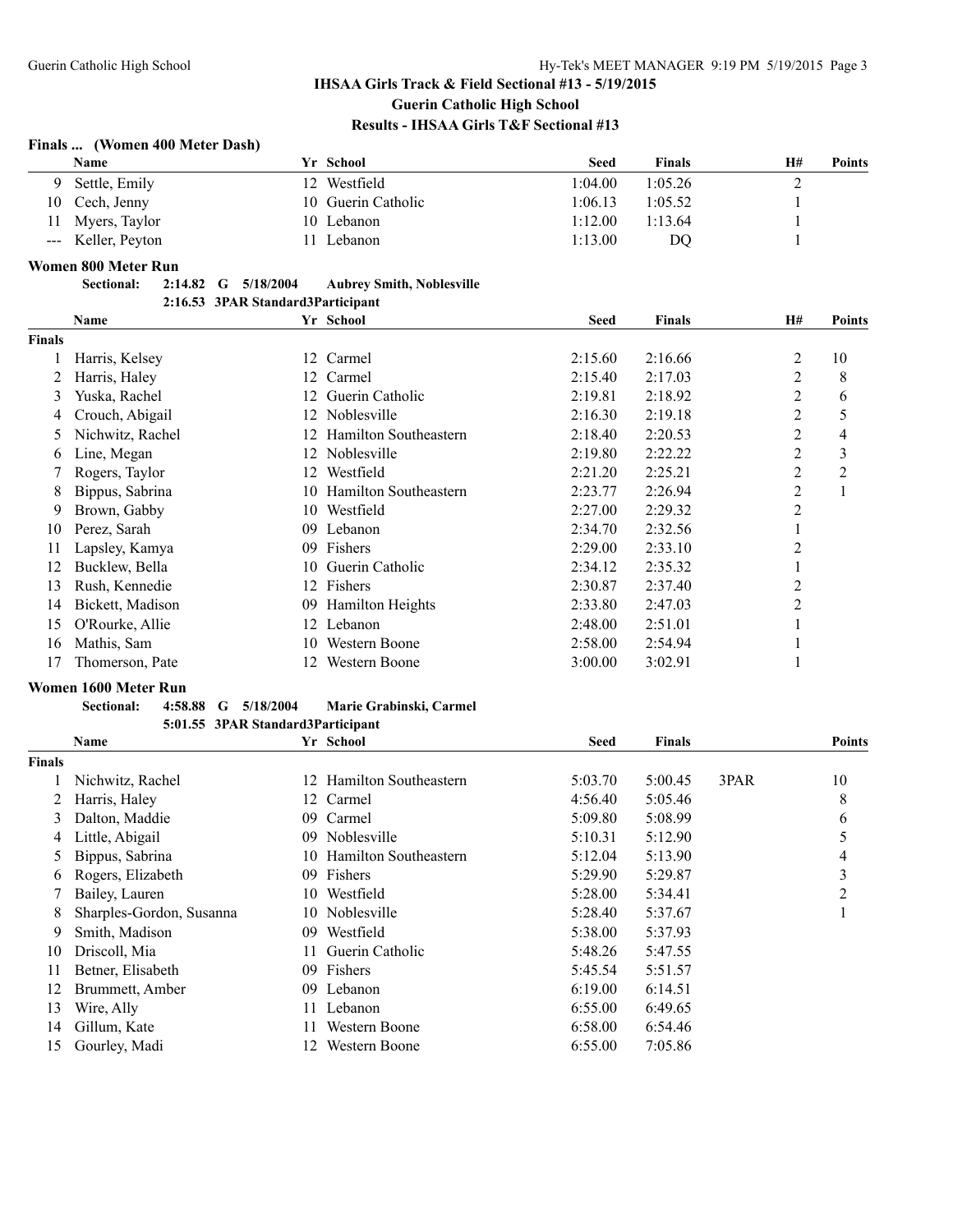#### **Women 3200 Meter Run**

| <b>Sectional:</b> |  | $10:44.70$ G $5/14/2002$ | <b>Katie Harrington, Carmel</b>    |
|-------------------|--|--------------------------|------------------------------------|
|                   |  |                          | 10:54.21 3PAR Standard3Participant |

|        | 10.0-1.21 - 01.11N Standardot al ticipant |    |                              |          |               |               |  |  |
|--------|-------------------------------------------|----|------------------------------|----------|---------------|---------------|--|--|
|        | Name                                      |    | Yr School                    | Seed     | <b>Finals</b> | <b>Points</b> |  |  |
| Finals |                                           |    |                              |          |               |               |  |  |
|        | Schmitz, Anna                             |    | 12 Carmel                    | 11:11.70 | 11:01.99      | 10            |  |  |
|        | Morozov, Stacy                            |    | Carmel                       | 11:04.80 | 11:02.68      | 8             |  |  |
| 3      | Pfanstiel, Courtney                       | 12 | <b>Hamilton Southeastern</b> | 11:06.46 | 11:03.12      | 6             |  |  |
| 4      | Slamkowski, Megan                         |    | 10 Guerin Catholic           | 11:31.44 | 11:21.70      | 5             |  |  |
| 5      | O'Leary, Corinne                          | 09 | Fishers                      | 11:50.43 | 11:42.11      | 4             |  |  |
| 6      | Carr, Becca                               | 12 | Westfield                    | 12:01.00 | 11:54.87      | 3             |  |  |
|        | Dombroski, Katherine                      | 10 | Noblesville                  | 12:05.50 | 11:59.60      | 2             |  |  |
| 8      | Perez, Lucia                              | 09 | Guerin Catholic              | 12:10.31 | 12:05.92      |               |  |  |
| 9      | Stensland, Sam                            | 12 | <b>Hamilton Southeastern</b> | 12:15.59 | 12:06.07      |               |  |  |
| 10     | Cronin, Elizabeth                         | 11 | Westfield                    | 12:17.00 | 12:06.65      |               |  |  |
| 11     | Kirk, Lorinda                             | 11 | Fishers                      | 12:32.50 | 12:34.60      |               |  |  |
| 12     | Ali, Peyton                               | 12 | Noblesville                  | 12:17.00 | 12:40.87      |               |  |  |
| 13     | Williams, Kat                             | 10 | Hamilton Heights             | 13:12.50 | 13:52.68      |               |  |  |
| 14     | Shrock, Elizabeth                         | 09 | Hamilton Heights             | 13:49.00 | 14:16.30      |               |  |  |
| 15     | Johns, Katelyn                            |    | 10 Lebanon                   | 15:10.00 | 15:49.51      |               |  |  |
| 16     | Skillington, Charlotte                    |    | 12 Lebanon                   | 15:15.00 | 15:58.88      |               |  |  |

#### **Women 100 Meter Hurdles**

**8 Advance: Top 2 Each Heat plus Next 4 Best Times**

|  | <b>Sectional:</b> |  |  | 14.72 G 5/15/2007 | Portia Bailey, Hamilton Southeastern |
|--|-------------------|--|--|-------------------|--------------------------------------|
|--|-------------------|--|--|-------------------|--------------------------------------|

**15.03 3PAR Standard3Participant**

|                      | Name                 | Yr School                          | <b>Seed</b> | <b>Prelims</b>    | <b>H#</b>      |
|----------------------|----------------------|------------------------------------|-------------|-------------------|----------------|
| <b>Preliminaries</b> |                      |                                    |             |                   |                |
|                      | Policka, Macey       | <b>Hamilton Heights</b><br>10      | 15.85       | 15.53 Q           |                |
|                      | Vahary, Claire       | Fishers<br>10.                     | 16.63       | 16.73 Q           | $\overline{c}$ |
| 3                    | Mackenzie, Mia       | Hamilton Southeastern<br>09.       | 16.14       | 16.08 Q           |                |
| 4                    | Cullen, Meghann      | <b>Hamilton Southeastern</b><br>10 | 15.99       | 16.78 Q           | 2              |
| 5                    | Bartholomew, Abigail | 12 Fishers                         | 16.49       | $16.27$ q         |                |
| 6                    | Wisdorf, Lindsay     | Guerin Catholic<br>11.             | 16.40       | $16.42 \text{ q}$ |                |
|                      | Witt, Michelle       | Carmel<br>11 -                     | 17.20       | $16.92$ q         | 2              |
| 8                    | Bisaryia, Jaanvi     | Carmel<br>09.                      | 17.47       | $17.19$ q         |                |
| 9                    | Knoll, Lydia         | 12 Noblesville                     | 17.65       | 17.49             | $\overline{2}$ |
| 10                   | Collier, Sam         | Lebanon<br>11.                     | 18.71       | 18.21             | $\overline{2}$ |
| 11                   | Fenderson, Shauna    | Noblesville<br>10.                 | 18.61       | 18.22             |                |
| 12                   | Holbrook, Kimberly   | Western Boone<br>11.               | 17.60       | 18.91             | $\overline{2}$ |
| 13                   | Spartz, Emma         | Guerin Catholic<br>09              | 18.34       | 19.00             | $\overline{2}$ |
| 14                   | Hammon, Alexis       | Western Boone<br>09                | 18.70       | 20.16             |                |

#### **Women 100 Meter Hurdles**

| <b>Sectional:</b> | 14.72 G 5/15/2007               | Portia Bailey, Hamilton Southeastern |
|-------------------|---------------------------------|--------------------------------------|
|                   | 15.03 3PAR Standard3Particinant |                                      |

| 15.05 STAN Stanuarusf articipalit |  |           |                                                                             |        |        |
|-----------------------------------|--|-----------|-----------------------------------------------------------------------------|--------|--------|
|                                   |  | Yr School | <b>Prelims</b>                                                              | Finals | Points |
|                                   |  |           |                                                                             |        |        |
| Cullen, Meghann                   |  |           | 16.78                                                                       | 15.69  | 10     |
| 2 Policka, Macey                  |  |           | 15.53                                                                       | 15.74  |        |
| Mackenzie, Mia                    |  |           | 16.08                                                                       | 15.89  |        |
|                                   |  |           | 10 Hamilton Southeastern<br>10 Hamilton Heights<br>09 Hamilton Southeastern |        |        |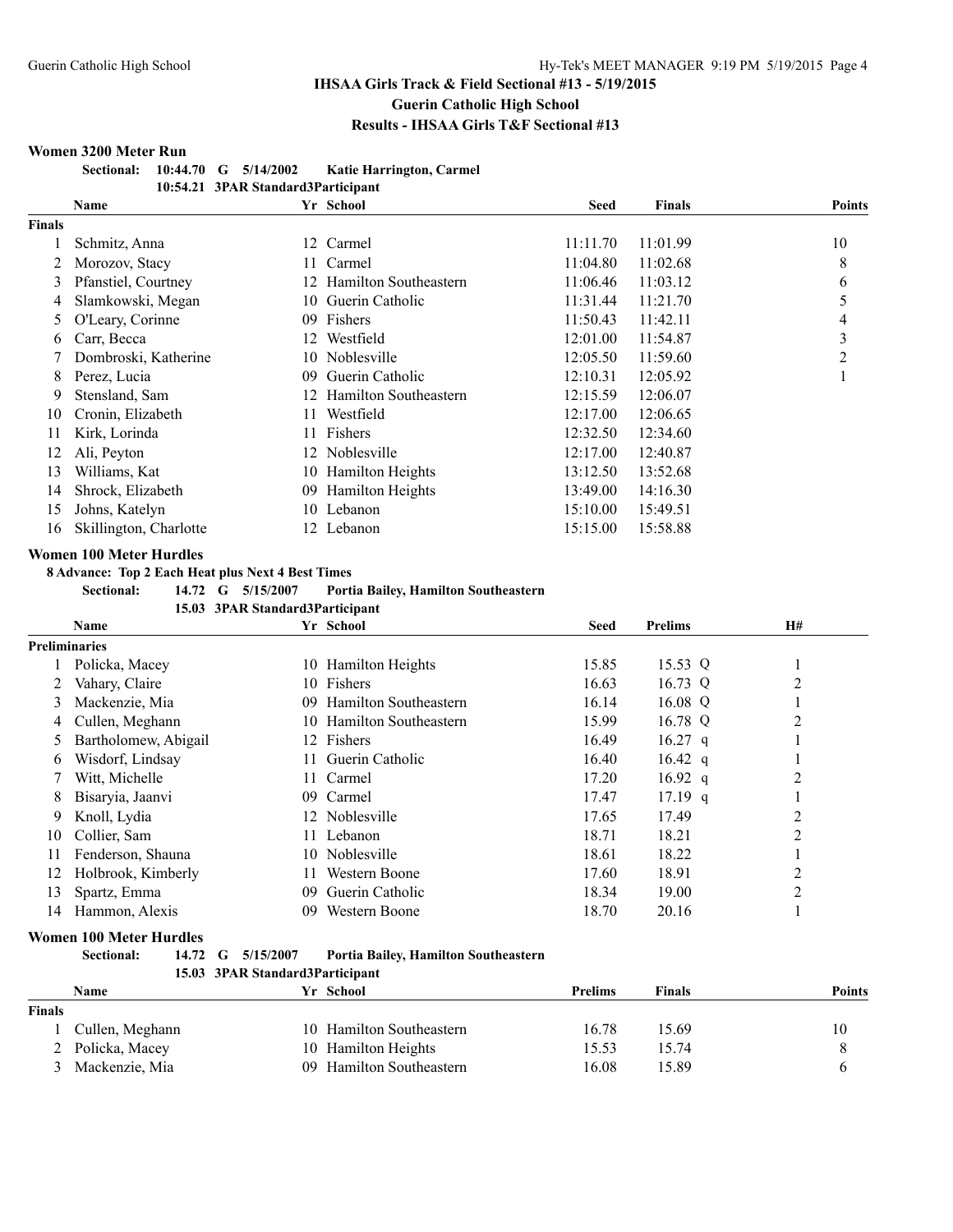## **Finals ... (Women 100 Meter Hurdles)**

|               | Name                             |     | Yr School                | <b>Prelims</b> | <b>Finals</b>     |              | <b>Points</b> |
|---------------|----------------------------------|-----|--------------------------|----------------|-------------------|--------------|---------------|
| 4             | Bartholomew, Abigail             |     | 12 Fishers               | 16.27          | 16.28             |              | 5             |
| 5             | Vahary, Claire                   |     | 10 Fishers               | 16.73          | 16.61             |              | 4             |
| 6             | Wisdorf, Lindsay                 | 11  | Guerin Catholic          | 16.42          | 16.65             |              | 3             |
|               | Witt, Michelle                   | 11. | Carmel                   | 16.92          | 17.02             |              | 2             |
| 8             | Bisaryia, Jaanvi                 | 09  | Carmel                   | 17.19          | 17.55             |              |               |
|               | <b>Preliminaries</b>             |     |                          |                |                   |              |               |
| 9             | Knoll, Lydia                     | 12  | Noblesville              | 17.49          |                   |              |               |
| 10            | Collier, Sam                     | 11. | Lebanon                  | 18.21          |                   |              |               |
| 11            | Fenderson, Shauna                | 10  | Noblesville              | 18.22          |                   |              |               |
| 12            | Holbrook, Kimberly               | 11  | Western Boone            | 18.91          |                   |              |               |
| 13            | Spartz, Emma                     | 09  | Guerin Catholic          | 19.00          |                   |              |               |
| 14            | Hammon, Alexis                   | 09  | Western Boone            | 20.16          |                   |              |               |
|               | <b>Women 300 Meter Hurdles</b>   |     |                          |                |                   |              |               |
|               | Sectional:<br>45.40<br>1999<br>G |     | <b>Steffel, Carmel</b>   |                |                   |              |               |
|               | 45.10 3PAR Standard3Participant  |     |                          |                |                   |              |               |
|               | Name                             |     | Yr School                | <b>Seed</b>    | <b>Finals</b>     | <b>H#</b>    | <b>Points</b> |
| <b>Finals</b> |                                  |     |                          |                |                   |              |               |
|               | Cowen, Jessica                   | 10  | Carmel                   | 46.75          | 46.30             | 3            | 10            |
| 2             | Mackenzie Mia                    |     | 09 Hamilton Southeastern | 4771           | 47 A <sub>4</sub> | $\mathbf{a}$ | $\mathbf{Q}$  |

| inals         |                      |     |                              |       |       |   |    |
|---------------|----------------------|-----|------------------------------|-------|-------|---|----|
|               | Cowen, Jessica       | 10. | Carmel                       | 46.75 | 46.30 | 3 | 10 |
| 2             | Mackenzie, Mia       | 09  | Hamilton Southeastern        | 47.71 | 47.44 | 3 | 8  |
| 3             | Cox, Deja            | 11  | Noblesville                  | 47.07 | 47.58 | 3 | 6  |
|               | Policka, Macey       | 10  | <b>Hamilton Heights</b>      | 47.00 | 48.04 | 3 | 5  |
| $\mathcal{D}$ | Wright, Breanna      | 10  | <b>Hamilton Southeastern</b> | 49.02 | 48.82 | 3 | 4  |
| b             | Schultz, Alexandra   | 12  | Carmel                       | 47.95 | 48.87 | 3 | 3  |
|               | Wisdorf, Lindsay     |     | Guerin Catholic              | 49.22 | 50.20 | 3 |    |
| 8             | Knoll, Lydia         | 12  | Noblesville                  | 49.60 | 50.62 | 2 |    |
| 9             | Bartholomew, Abigail | 12  | Fishers                      | 49.52 | 51.40 | 2 |    |
| 10            | Clark, Maryna        | 12  | Fishers                      | 49.57 | 52.77 | 2 |    |
|               | Janes, McKenna       | 09  | Westfield                    | 51.90 | 53.75 | 2 |    |
| 12            | Lawry, Marissa       | 09  | Westfield                    | 53.75 | 55.37 | 3 |    |
| 13            | Hammon, Alexis       | 09  | Western Boone                | 56.40 | 55.57 |   |    |
| 14            | Holbrook, Kimberly   | 11  | Western Boone                | 55.60 | 56.64 | 2 |    |
| 15            | Perez, Teresa        | 09  | Lebanon                      | 59.34 | 56.69 |   |    |
| 16            | Collier, Sam         | 11  | Lebanon                      | 56.28 | 56.89 |   |    |
| 17            | Spartz, Emma         | 09  | Guerin Catholic              | 54.34 | 57.40 | 2 |    |
|               |                      |     |                              |       |       |   |    |

# **Women 4x100 Meter Relay**<br>Sectional: 48.14 G 5/14/2013

**Sectional: 48.14 G 5/14/2013 Hamilton Southeastern, Hamilton Sou H Allaben, K Seymour, K Goens, B Goggans**

#### **48.85 3PAR Standard3Participant**

|                                              | <b>Team</b>                                        | Relay                    | <b>Seed</b>                | <b>Finals</b>          |                             | <b>H#</b> | Points        |
|----------------------------------------------|----------------------------------------------------|--------------------------|----------------------------|------------------------|-----------------------------|-----------|---------------|
| Finals                                       |                                                    |                          |                            |                        |                             |           |               |
|                                              | Fishers                                            | А                        | 48.47                      | 48.69                  | 3PAR                        |           | 10            |
| 2) Carver, Paris 10<br>1) Banks, Brooklyn 11 |                                                    | 3) Harrison, Danielle 09 |                            | 4) Johnson, India 10   |                             |           |               |
|                                              | 2 Hamilton Southeastern                            | A                        | 48.88                      | 48.98                  |                             |           | 8             |
|                                              | 1) Christopher, Camille 09<br>2) Jenkins, Alexa 11 |                          | 3) Mackenzie, Mia 09       | 4) McKinney, Deneen 11 |                             |           |               |
|                                              | Westfield                                          | А                        | 49.90                      | 50.04                  |                             |           | $\mathfrak b$ |
|                                              | 1) Golliher, Sarah 10                              | 2) Hubbard, Karen 11     | 3) Masterson, Elizabeth 11 |                        | 4) Pronschinske, Rebecca 11 |           |               |
| 4                                            | Guerin Catholic                                    |                          | 50.32                      | 50.37                  |                             |           |               |
|                                              | 1) Couto, Isabel 09                                | $2)$ Hess, Lily 10       | 3) Hunter, Kiana 10        |                        | 4) Lindley, Cassidy 09      |           |               |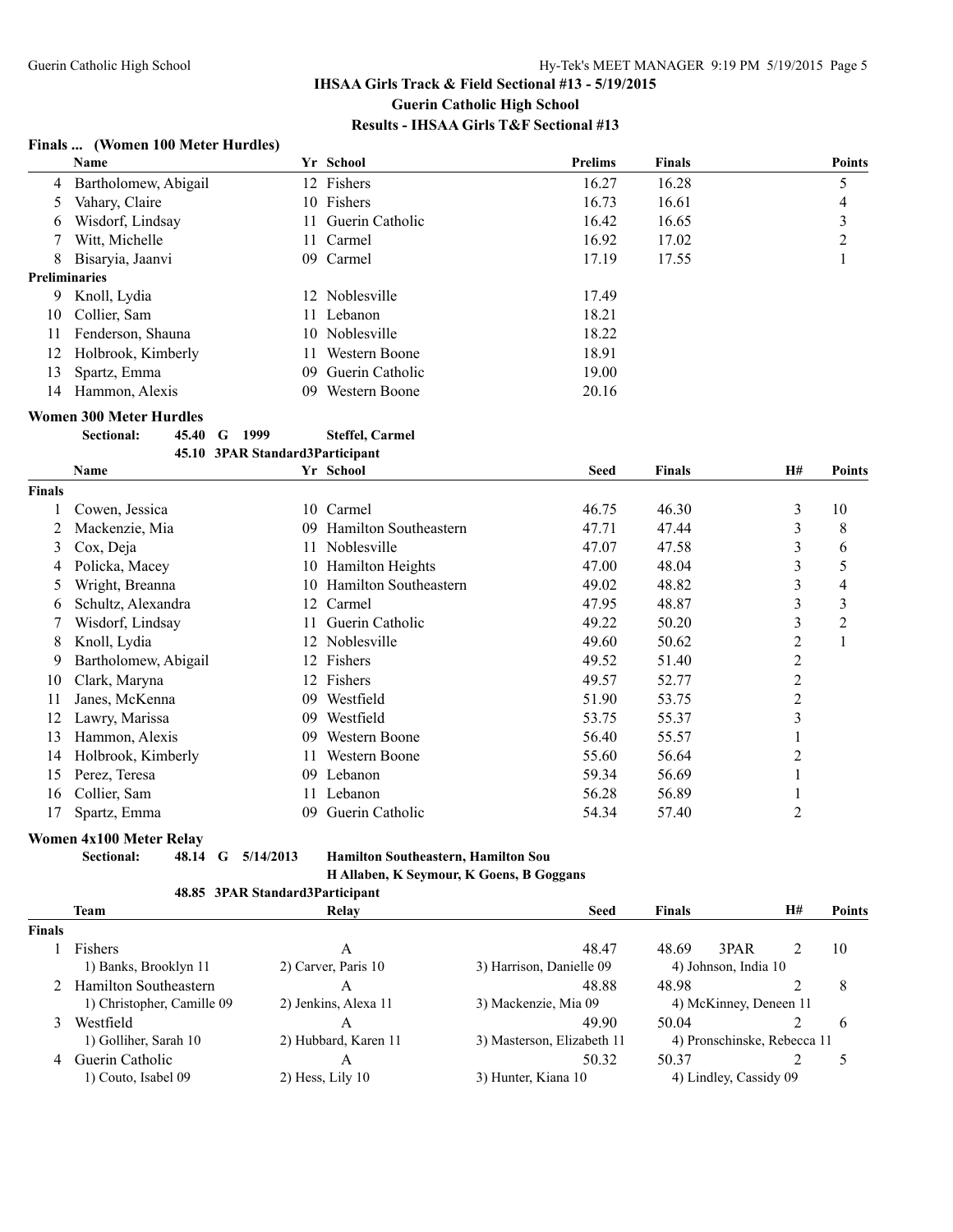## **Finals ... (Women 4x100 Meter Relay)**

|   | Team                    | Relay                   | <b>Seed</b>                                            | <b>Finals</b>       | H#                    | <b>Points</b> |
|---|-------------------------|-------------------------|--------------------------------------------------------|---------------------|-----------------------|---------------|
|   | Noblesville             | А                       | 50.60                                                  | 51.78               |                       | 4             |
|   | $1)$ Cox, Deja $11$     | 2) Knoll, Lydia 12      | 3) Rivera Hernandez, Primavera 114) Walter, Lillian 10 |                     |                       |               |
| 6 | <b>Hamilton Heights</b> | A                       | 51.91                                                  | 52.19               |                       | 3             |
|   | 1) Bjortomt, Lauren 10  | 2) Henson, Bri 11       | 3) Kunzer, Micah 12                                    |                     | 4) McCormick, Lily 09 |               |
|   | Western Boone           | A                       | 52.70                                                  | 52.95               |                       |               |
|   | 1) Baxter, Callahan 11  | 2) Breedlove, Alaina 09 | 3) Bright, Madison 11                                  |                     | 4) Morton, Madison 12 |               |
| 8 | Lebanon                 | A                       | 55.00                                                  | 55.91               |                       |               |
|   | 1) Lashley, Megan 10    | 2) Myers, Taylor 10     | 3) Reed, Kylee 11                                      | 4) Witt, Alyssa 11  |                       |               |
|   | Carmel                  | A                       | 49.81                                                  | DO                  |                       |               |
|   | 1) Dixon, Rachel 11     | 2) Etgen, Cailyn 11     | 3) Hawkins, Elle 10                                    | 4) Suggs, Olivia 10 |                       |               |

#### **Women 4x400 Meter Relay**

#### **Sectional: 3:55.71 G 5/18/2004 , Hamilton Southeastern**

**H. Elson, M. Harrison, E. O'Neal, N. Stein 3:59.04 3PAR Standard3Participant**

|               |                              | 3:39.04 STAN Standard of articipant |                        |                      |                          |                |
|---------------|------------------------------|-------------------------------------|------------------------|----------------------|--------------------------|----------------|
|               | Team                         | Relay                               | <b>Seed</b>            | <b>Finals</b>        | <b>H#</b>                | Points         |
| <b>Finals</b> |                              |                                     |                        |                      |                          |                |
|               | Carmel                       | A                                   | 4:00.13                | 4:02.83              | 2                        | 10             |
|               | 1) Dixon, Rachel 11          | 2) Harris, Kelsey 12                | 3) Harris, Haley 12    | 4) Kress, Megan 11   |                          |                |
|               | Guerin Catholic              | A                                   | 4:04.12                | 4:05.71              | $\overline{c}$           | 8              |
|               | $1)$ Hess, Lily $10$         | 2) Hunter, Kiana 10                 | 3) Lindley, Cassidy 09 | 4) Yuska, Rachel 12  |                          |                |
| 3             | Westfield                    | A                                   | 4:10.50                | 4:08.08              | $\overline{c}$           | 6              |
|               | 1) Brown, Gabby 10           | 2) Evans, Victoria 12               | 3) Leahy, Devon 11     | 4) Rogers, Taylor 12 |                          |                |
| 4             | <b>Hamilton Southeastern</b> | A                                   | 4:05.50                | 4:08.08              | 2                        | 5              |
|               | 1) Jacquay, Savannah 11      | 2) Mackenzie, Mia 09                | 3) Nichwitz, Rachel 12 | 4) Perry, Angela 09  |                          |                |
| 5.            | Fishers                      | A                                   | 4:03.45                | 4:10.82              | $\overline{c}$           | 4              |
|               | 1) Carver, Paris 10          | 2) Clark, Maryna 12                 | 3) Harris, Allie 12    |                      | 4) Harrison, Danielle 09 |                |
| 6             | Hamilton Heights             | A                                   | 4:12.03                | 4:14.34              |                          | 3              |
|               | 1) Bjortomt, Lauren 10       | 2) Mitchell, Molly 11               | 3) Policka, Macey 10   | 4) Pryor, Autumn 11  |                          |                |
|               | Western Boone                | A                                   | 4:37.00                | 4:49.04              |                          | $\overline{c}$ |
|               | 1) Breedlove, Alaina 09      | 2) Bright, Madison 11               | 3) Gourley, Madi 12    | 4) Hammon, Alexis 09 |                          |                |
| 8             | Lebanon                      | A                                   | 5:00.00                | 4:58.87              |                          |                |
|               | 1) Bennett, Victoria 09      | 2) Keller, Peyton 11                | 3) Myers, Taylor 10    | 4) Perez, Teresa 09  |                          |                |
|               |                              |                                     |                        |                      |                          |                |

#### **Women 4x800 Meter Relay**

**Sectional: 9:19.82 G 5/20/2014 Carmel, Carmel**

#### **C Dykstra, H Harris, K Harris, M Kress**

|               |                            | 9:28.45 3PAR Standard3Participant |                        |                                |        |
|---------------|----------------------------|-----------------------------------|------------------------|--------------------------------|--------|
|               | <b>Team</b>                | Relay                             | <b>Seed</b>            | <b>Finals</b>                  | Points |
| <b>Finals</b> |                            |                                   |                        |                                |        |
|               | Carmel                     | A                                 | 9:25.40                | 9:26.08<br>3PAR                | 10     |
|               | 1) Dalton, Maddie 09       | 2) Gorin, Diana 12                | 3) Harris, Kelsey 12   | 4) Kress, Megan 11             |        |
| $2^{\circ}$   | Westfield                  | А                                 | 9:36.00                | 9:34.44                        | 8      |
|               | 1) Bailey, Lauren 10       | 2) Evans, Victoria 12             | 3) Leahy, Devon 11     | 4) Rogers, Taylor 12           |        |
| $\mathcal{E}$ | <b>Noblesville</b>         | A                                 | 9:24.44                | 9:34.66                        | 6      |
|               | 1) Dombroski, Katherine 10 | 2) Line, Megan 12                 | 3) Little, Abigail 09  | 4) Sharples-Gordon, Susanna 10 |        |
|               | 4 Hamilton Southeastern    | A                                 | 9:39.49                | 9:47.99                        |        |
|               | 1) Andritsch, Grace 11     | 2) Bippus, Sabrina 10             | 3) Lohman, Abbie 09    | 4) Malayter, Jackie 11         |        |
| 5             | <b>Fishers</b>             | A                                 | 9:57.91                | 10:06.14                       | 4      |
|               | 1) Eliason, Nikole 12      | 2) Lapsley, Kamya 09              | 3) O'Leary, Corinne 09 | 4) Rogers, Elizabeth 09        |        |
| 6.            | Guerin Catholic            | A                                 | 9:51.65                | 11:06.62                       | 3      |
|               | 1) Kroeff, Maggie 12       | 2) Pittsford, Caitlyn 09          | 3) Schafer, Amanda 09  | 4) Youngman, Maddie 10         |        |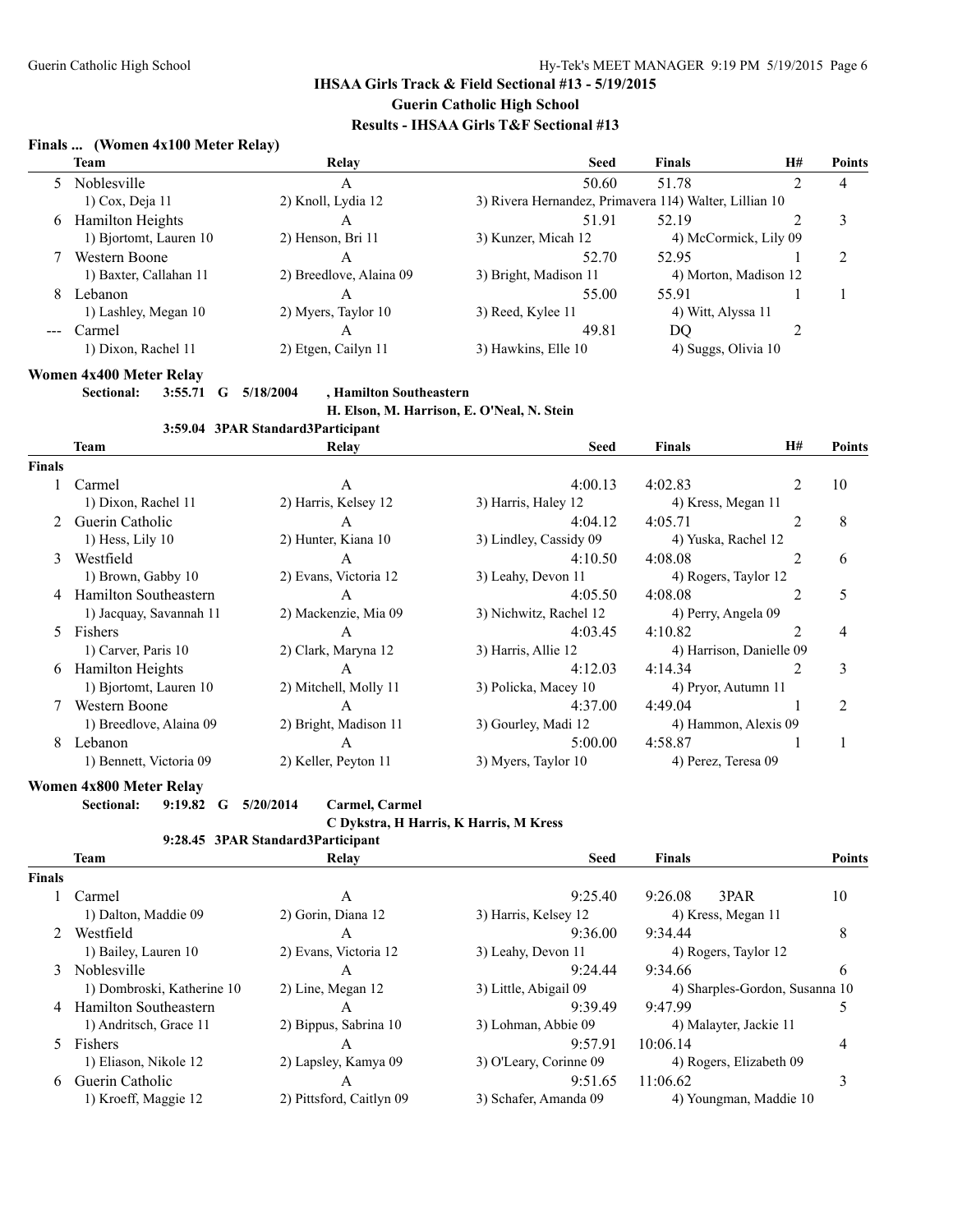## **Finals ... (Women 4x800 Meter Relay)**

|               | тинав  ( тошен тлобо висил тенат |                                   |                              |                       |                     |                |
|---------------|----------------------------------|-----------------------------------|------------------------------|-----------------------|---------------------|----------------|
|               | <b>Team</b>                      |                                   | Relay                        | <b>Seed</b>           | <b>Finals</b>       | <b>Points</b>  |
|               | Hamilton Heights                 |                                   | A                            | 10:47.40              | 11:18.95            | 2              |
|               | 1) Bickett, Madison 09           |                                   | 2) Shrock, Elizabeth 09      | 3) Stirn, Lauren 09   | 4) Williams, Kat 10 |                |
| 8             | Lebanon                          |                                   | A                            | 11:15.00              | 11:19.24            |                |
|               | 1) Cooper, Macy 12               |                                   | 2) Merritt, Emily 11         | 3) O'Rourke, Allie 12 | 4) Perez, Sarah 09  |                |
|               | <b>Women High Jump</b>           |                                   |                              |                       |                     |                |
|               | <b>Sectional:</b><br>$5-08$<br>G | 1992                              | <b>Shannon</b> , Avon        |                       |                     |                |
|               |                                  | 5-04.00 3PAR Standard3Participant |                              |                       |                     |                |
|               | <b>Name</b>                      |                                   | Yr School                    | <b>Seed</b>           | <b>Finals</b>       | <b>Points</b>  |
| <b>Finals</b> |                                  |                                   |                              |                       |                     |                |
|               | Sutton, Jill                     | 12                                | Carmel                       | 5-04.00               | 5-00.00             | 10             |
|               | Street, Sydney                   | 10                                | Fishers                      | 5-03.00               | J5-00.00            | 8              |
| 3             | Schuler, Lindsey                 |                                   | Hamilton Southeastern        | $5-02.00$             | $4 - 10.00$         | 5.50           |
| 3             | Conrad, Hannah                   | 12                                | <b>Hamilton Southeastern</b> | 5-01.00               | $4 - 10.00$         | 5.50           |
| 5             | Helsloot, Madeline               | 11                                | Noblesville                  | 5-03.00               | J4-10.00            | 4              |
| 6             | Clark, Ellie                     | 09                                | Carmel                       | $5 - 00.00$           | 4-08.00             | 3              |
|               | Stivers, Amy                     |                                   | Noblesville                  | 5-01.00               | J4-08.00            | $\overline{2}$ |
| 8             | Williams, Tiffany                | 09                                | Hamilton Heights             | 4-06.00               | J4-08.00            |                |
| 9             | Graves, Megan                    | 11                                | Fishers                      | $5-02.00$             | $4 - 06.00$         |                |
| ---           | Demas, Grace                     | 10                                | Guerin Catholic              | 4-04.00               | NH                  |                |
| ---           | Weber, Gracie                    | 09                                | Westfield                    | $4 - 06.00$           | NH                  |                |
| ---           | Ney, Reagan                      | 09                                | Guerin Catholic              | $4 - 06.00$           | <b>NH</b>           |                |
| ---           | Cooper, Macy                     |                                   | 12 Lebanon                   | 4-08.00               | NH                  |                |

#### **Women Pole Vault**

**Sectional: 12-06 G 5/14/2013 Rachel Mather, Noblesville**

|               | Name                 |    | Yr School                    | <b>Seed</b>  | <b>Finals</b> |      | <b>Points</b> |
|---------------|----------------------|----|------------------------------|--------------|---------------|------|---------------|
| Finals        |                      |    |                              |              |               |      |               |
|               | Fletchall, Emily     | 12 | Fishers                      | $11 - 09.00$ | 11-06.00      | 3PAR | 10            |
|               | Palmer, Dilan        | 12 | Noblesville                  | 10-06.00     | 10-06.00      |      | 8             |
| 3             | Obear, Emily         | 12 | <b>Hamilton Southeastern</b> | $10 - 00.00$ | $9 - 06.00$   |      | 6             |
| 4             | Kolodkin, Kaila      |    | 10 Carmel                    | $9 - 00.00$  | $9 - 00.00$   |      |               |
| 5             | Andersen, Aleksandra |    | Noblesville                  | 8-00.00      | $J9-00.00$    |      | 4             |
| 6             | Bullock, Audrey      | 10 | Westfield                    | 8-06.00      | 8-06.00       |      | 2.50          |
| 6             | Fletchall, Claire    | 09 | Fishers                      | 8-00.00      | 8-06.00       |      | 2.50          |
| 8             | Deady, Kara          | 09 | Carmel                       | $9 - 03.00$  | 8-00.00       |      | .50           |
| 8             | Bright, Madison      |    | Western Boone                | $8-00.00$    | 8-00.00       |      | .50           |
| 10            | Ferguson, Cassidy    | 12 | Westfield                    | 7-06.00      | 7-06.00       |      |               |
| 10            | Ney, Reagan          | 09 | Guerin Catholic              | 7-06.00      | 7-06.00       |      |               |
|               | Kane, Hannah         | 09 | Guerin Catholic              | 7-00.00      | NH            |      |               |
| $\frac{1}{2}$ | Hogan, Allie         |    | <b>Hamilton Southeastern</b> | $9 - 06.00$  | NH            |      |               |

#### **Women Long Jump**

|  |  |  | Sectional: 18-00.50 G 5/15/2007 | <b>Michelle Harrison, Hamilton Southeastern</b> |
|--|--|--|---------------------------------|-------------------------------------------------|
|--|--|--|---------------------------------|-------------------------------------------------|

## **17-09.25 3PAR Standard3Participant**

|               | Name              | Yr School                | <b>Seed</b>  | <b>Finals</b> | <b>Points</b> |
|---------------|-------------------|--------------------------|--------------|---------------|---------------|
| <b>Finals</b> |                   |                          |              |               |               |
|               | Etgen, Cailyn     | 11 Carmel                | 16-10.00     | 17-02.50      | 10            |
|               | 2 Perry, Ashley   | 11 Hamilton Southeastern | $16 - 11.50$ | 17-00 00      |               |
|               | 3 Cullen, Meghann | 10 Hamilton Southeastern | $16 - 02.50$ | $16 - 11.50$  |               |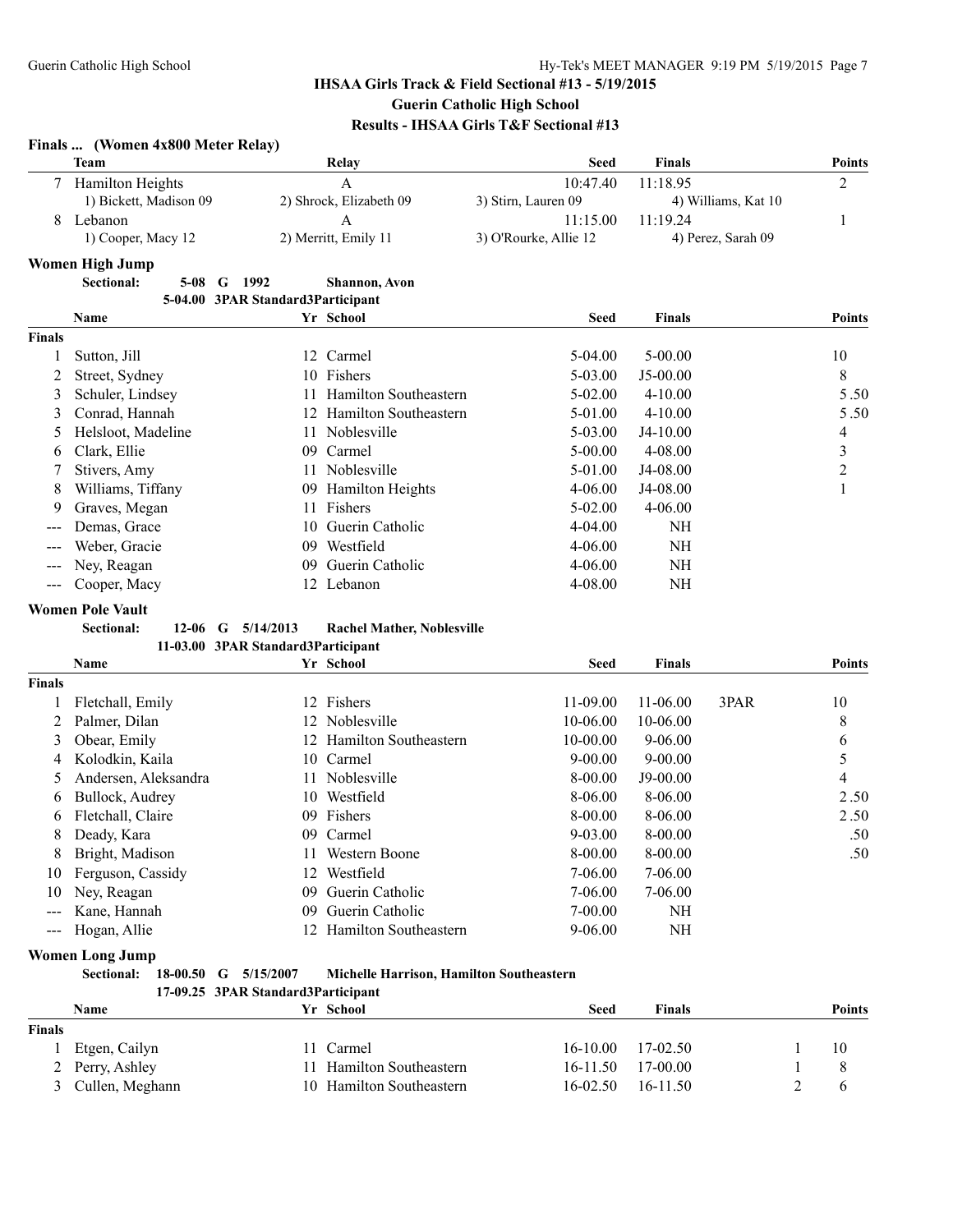## **Finals ... (Women Long Jump)**

| Name              | Yr School                     | <b>Seed</b>  | <b>Finals</b> |        |               |
|-------------------|-------------------------------|--------------|---------------|--------|---------------|
|                   | Westfield<br>09               | 16-08.25     | 16-08.50      | 5      |               |
| McCormick, Lily   | <b>Hamilton Heights</b><br>09 | 15-08.50     | 16-05.00      | 2<br>4 |               |
| Breedlove, Alaina | Western Boone<br>09.          | 15-02.00     | 16-04.50      | 3<br>3 |               |
| Suggs, Olivia     | 10 Carmel                     | 16-01.75     | 16-03.50      | 2<br>2 |               |
| Yadon, Charity    | 12 Noblesville                | 16-06.00     | 15-09.00      |        |               |
| Baxter, Callahan  | Western Boone<br>11.          | $15 - 10.00$ | $15 - 03.50$  | 2      |               |
| Banks, Brooklyn   | Fishers<br>11.                | 15-05.50     | 14-07.00      |        |               |
| Macy, Alex        | Westfield<br>12               | 15-03.00     | $14 - 04.00$  | 2      |               |
| Demas, Grace      | 10 Guerin Catholic            | 14-04.75     | $13 - 10.00$  | 3      |               |
| Vahary, Claire    | Fishers<br>10                 | 15-10.50     | 13-08.50      | 2      |               |
| Krulik, Abigayle  | Lebanon<br>09 <sup>°</sup>    | 13-05.00     | 13-05.00      | 3      |               |
| Reed, Kylee       | Lebanon                       | $14 - 00.00$ | ND            | 3      |               |
| Walter, Lillian   | Noblesville<br>10.            | 16-08.00     | ND            |        |               |
| 8                 | 4 Spears, Sydney<br>6         |              |               |        | <b>Points</b> |

**Women Shot Put**

| <b>Sectional: 43-07.50 G</b> |  | -1993 | <b>Tindall, Hamilton Southeastern</b> |
|------------------------------|--|-------|---------------------------------------|
|                              |  |       | 40-10.00 3PAR Standard3Participant    |

|        | Name               |    | Yr School                    | <b>Seed</b>  | <b>Finals</b> |   | <b>Points</b>  |
|--------|--------------------|----|------------------------------|--------------|---------------|---|----------------|
| Finals |                    |    |                              |              |               |   |                |
|        | Inglis, Blake      | 12 | Fishers                      | 37-07.75     | 37-00.00      | 3 | 10             |
|        | Thompson, Kaitlyn  |    | Fishers                      | 38-00.00     | 35-11.50      | 3 | 8              |
| 3      | Caldwell, Jada     | 10 | Westfield                    | 37-07.50     | 35-05.00      | 3 | 6              |
| 4      | Maxey, Chelsea     |    | <b>Hamilton Southeastern</b> | $32 - 10.00$ | 34-04.00      | 3 | 5              |
| 5      | Barton, Mallory    | 12 | Noblesville                  | $33-04.00$   | 31-11.00      | 3 | 4              |
| 6      | Dulin, Hope        | 09 | Noblesville                  | 31-09.00     | 31-10.00      | 2 | 3              |
|        | Schneider, Emily   | 12 | Guerin Catholic              | 32-08.00     | 31-05.50      | 2 | $\overline{c}$ |
| 8      | Morton, Madison    | 12 | Western Boone                | 32-05.00     | 31-05.00      | 2 |                |
| 9      | Cotherman, Natalie | 10 | Carmel                       | 31-11.00     | 30-11.50      | 2 |                |
| 10     | Meyer, Amanda      | 12 | Carmel                       | 33-07.00     | 30-00.00      | 3 |                |
| 11     | Ededuwa, Erikka    | 09 | Hamilton Southeastern        | 31-01.00     | 29-09.50      | 2 |                |
| 12     | Huse, Erin         | 10 | Lebanon                      | 29-00.00     | 29-01.00      |   |                |
| 13     | Phillips, Sarah    | 12 | Western Boone                | 31-07.00     | 28-11.50      | 2 |                |
| 14     | Ribaudo, Marica    | 12 | Hamilton Heights             | 29-04.50     | 28-11.00      |   |                |
| 15     | Dotson, Alison     | 10 | Westfield                    | 30-07.00     | 26-09.50      |   |                |
| 16     | Dick, Alley        | 10 | Hamilton Heights             | 25-11.00     | 25-04.50      |   |                |
| 17     | Edwards, Kayleigh  | 10 | Lebanon                      | 23-00.00     | 22-05.00      |   |                |
| 18     | Maroney, Abby      | 10 | Guerin Catholic              | 20-05.00     | 19-09.00      |   |                |

#### **Women Discus Throw**

| <b>Sectional:</b> | $156-08$ G $2000$ | Meyer, Hamilton Southeastern     |
|-------------------|-------------------|----------------------------------|
|                   |                   | 131-04 3PAR Standard3Particinant |

|               | Name                 |     | Yr School                    | <b>Seed</b> | <b>Finals</b>    |   | <b>Points</b> |
|---------------|----------------------|-----|------------------------------|-------------|------------------|---|---------------|
| <b>Finals</b> |                      |     |                              |             |                  |   |               |
|               | McDougal, Alyssa     |     | 12 Hamilton Southeastern     | 122-07      | 116-09.50        |   | 10            |
|               | 2 Cotherman, Natalie |     | 10 Carmel                    | 113-00      | 108-00.50        |   | 8             |
|               | Thompson, Kaitlyn    |     | 11 Fishers                   |             | 114-04 105-10.50 | 3 | 6             |
| 4             | Inglis, Blake        |     | 12 Fishers                   |             | 109-07 101-09.00 |   |               |
|               | 5 Barton, Mallory    |     | 12 Noblesville               | 100-00      | 100-08.00        | 3 | 4             |
| 6             | Reecer, Hannah       | 11. | <b>Hamilton Heights</b>      | $111 - 10$  | 98-03.00         |   |               |
|               | Maxey, Chelsea       |     | <b>Hamilton Southeastern</b> | 99-02       | 93-03.00         |   |               |
|               |                      |     |                              |             |                  |   |               |